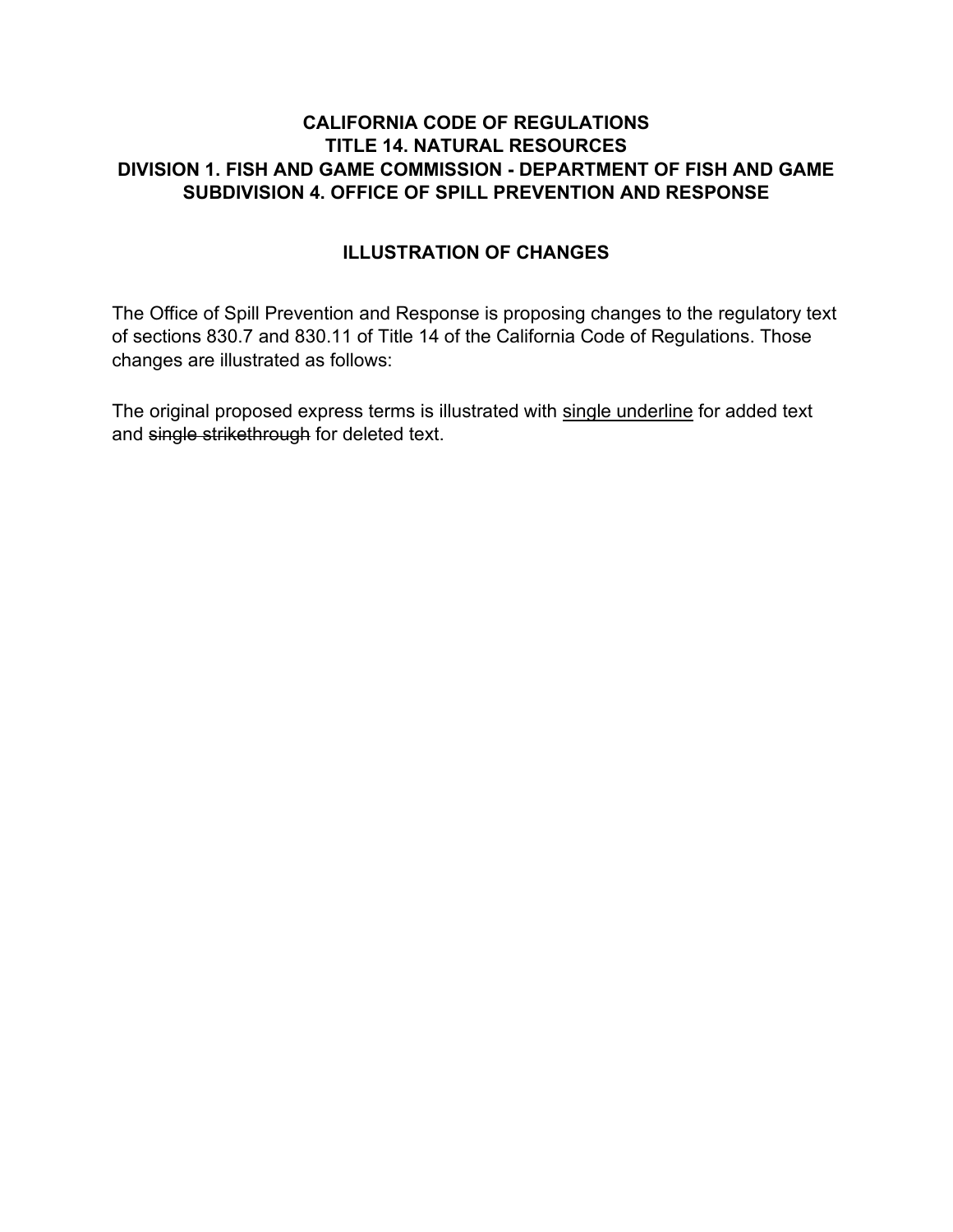#### **CALIFORNIA CODE OF REGULATIONS TITLE 14. NATURAL RESOURCES DIVISION 1. FISH AND GAME COMMISSION - DEPARTMENT OF FISH AND GAME SUBDIVISION 4. OFFICE OF SPILL PREVENTION AND RESPONSE CHAPTER 3. OIL SPILL PREVENTION AND RESPONSE PLANNING SUBCHAPTER 5. SPILL MANAGEMENT TEAM CERTIFICATION**

## **§ 830.7. Application Submission and Review.**

(a)(1) Each person or affiliated person who intends to provide spill management team personnel to a plan holder shall be certified by the Administrator. This includes a plan holder's own personnel, personnel from persons affiliated with the plan holder, and contracted persons that provide spill management team services to plan holders. A plan holder may use a combination of its own employees, affiliated persons, and contracted spill management personnel to meet planning requirements, as stated in subsection 830.1(a)(3).

(2) To receive a certification, a completed application shall be submitted to the Administrator using either an Application for Certification of Plan Holder Spill Management Team form DFW 1005 (new 11/12/20) or an Application for Certification of External Spill Management Team form DFW 1006 (new 07/13/20). These forms shall collectively be referred to as applications and are incorporated by reference herein. If a plan holder relies partially or entirely on a contracted spill management team, the plan holder shall still submit an application form DFW 1005, indicating this.

(3) The application forms may be obtained directly from the Administrator or the website of the Office of Spill Prevention and Response. Applications shall be delivered by mail or e-mail to the following:

Department of Fish and Wildlife Office of Spill Prevention and Response Attn: Preparedness Branch P.O. Box 944209 Sacramento, CA 94244-2090 Email: OSPRSMT@wildlife.ca.gov

(b) Within 180 calendar days after receipt of a complete new, revision, or renewal application, the Administrator will review and verify the application. The application will be evaluated as follows:

(1) To verify on-scene arrival capability described in an application, the Administrator will conduct an unannounced exercise testing the spill management team's ability to mobilize minimum personnel resources as described in section 830.4.

(A) A spill management team that applies for certifications within multiple geographic regions is subject to an unannounced exercise in each region for which it applies.

(B) Personnel are not required to deploy to unannounced exercises conducted to verify on-scene arrival capability.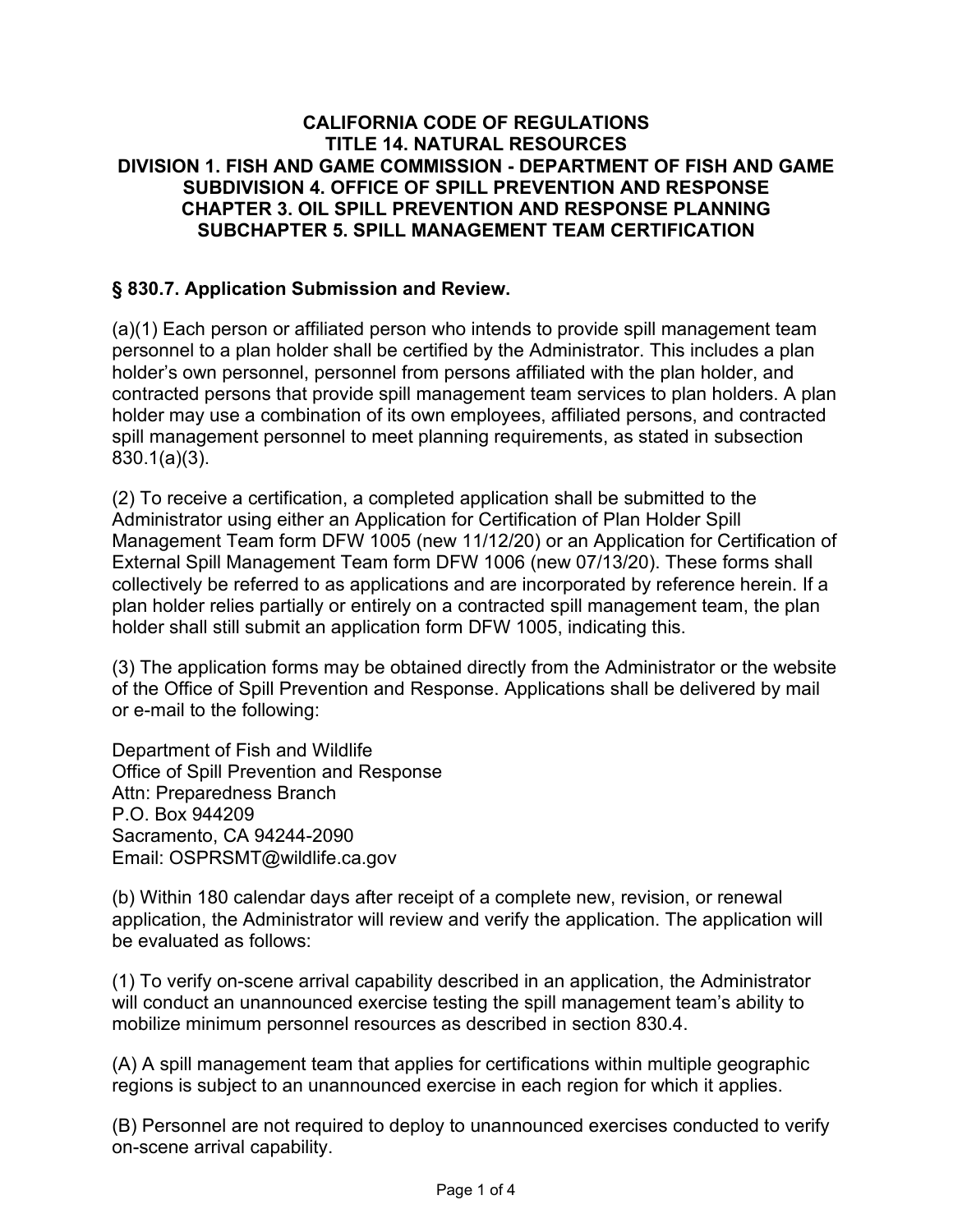(2) To verify that the personnel qualifications described in an application meet the requirements described in section 830.5, the Administrator will request documentation of training, exercise participation, and experience. These documents shall be provided within 15 calendar days of the request. However, if at the time a new application is submitted some personnel still need training, the applicant shall submit a training plan indicating which courses will be completed by December 31 of the third full calendar year from the date of issuance of an interim certification. The Administrator will verify training records prior to issuing a full certification.

(c)(1) If a new application is evaluated as satisfactory, as described in (b), then the Administrator will issue an interim certification indicating the tier classification for which the interim certification is valid, the geographic region where the certification applies, and the expiration date of the interim certification. A spill management team with an interim certification may be listed in a plan holder's contingency plan for purposes of satisfying contingency plan requirements.

(2) A spill management team issued an interim certification shall secure a full certification by achieving the objectives specified in section 830.6 and by demonstrating that all required training specified in section 830.5 has been achieved by December 31 of the third full calendar year from the date of issuance of the interim certification. The interim certification is valid until full certification is issued, unless revoked or suspended. If full certification is not achieved, the interim certification shall automatically expire and be deemed revoked.

(d) If an application is evaluated as unsatisfactory as described in (b), the Administrator will issue a denial.

(1) Within 15 calendar days after issuing a denial, the Administrator shall notify by mail all plan holders listing the spill management team as a provider of services of the denial.

(2) Within 30 calendar days after the notification in (1), the plan holder shall identify another provider for the listed services by submitting a revised Application for Certification of Plan Holder Spill Management Team, form DFW 1005 (new 11/12/20).

(3) Within 15 calendar days after receiving a revised application, the Administrator shall issue an interim certification or a denial. If a denial is issued, all contingency plans listing the spill management team will be reviewed for deficiency.

(f) Confidentiality of Submitted Documents and Information.

(1) A person submitting an application for certification for review and approval by the Administrator pursuant to this subchapter, may designate information in the application that the applicant considers to be a trade secret, confidential, privileged, or otherwise exempt from disclosure, under the Public Records Act (California Government Code section 6250, et seq.) or other law by following the process described in section 790.3 of chapter 1.

(2) The person shall assert a claim of confidentiality at the time the information is submitted to the Administrator. The applicant shall clearly and distinctly identify each paragraph, sentence, number, data, map, photograph, or other item, and provide the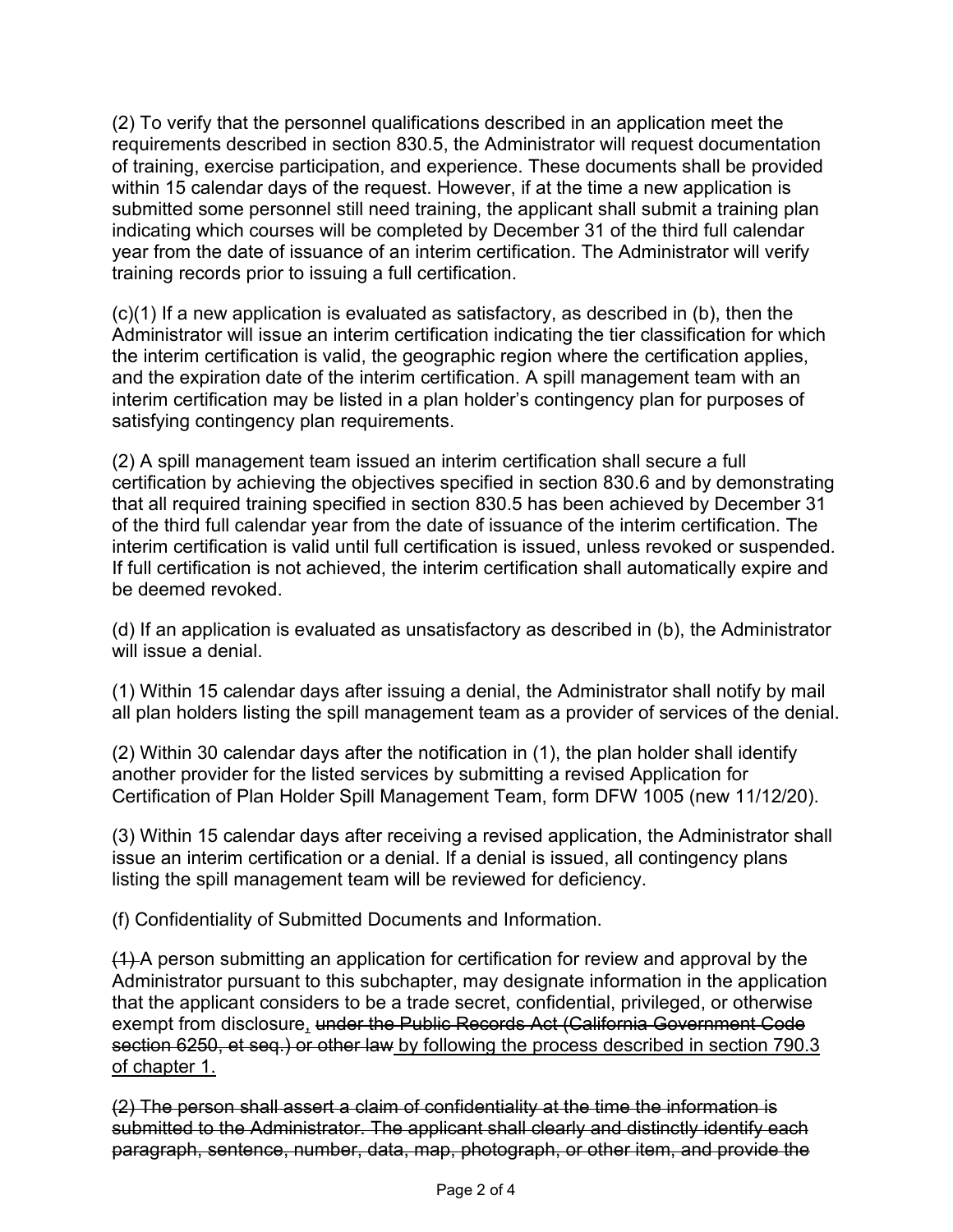specific legal authority for each item that the applicant believes should be withheld from public disclosure (e.g., Government Code section 6254.15). Clear labeling and citation to specific legal authority as to each item will greatly assist with redaction. Generic nonspecific labeling of an entire document or section of a document is not a sufficient designation of information to be withheld or a sufficient assertion or preservation of the justification for withholding information from public release and will not be considered.

(3) If the applicant designates information as confidential or privileged, two different copies of the document shall be submitted as follows:

(A) One copy shall contain the confidential or privileged information. This document will be utilized by the Administrator in the review and approval process.

(B) One copy shall be submitted depicting the confidential or privileged information as redacted, with the justification indicated.

(C) Any document submitted to any state agency, as required by this subdivision, shall include all confidential or privileged information.

Note: Authority cited: Sections 8670.5, 8670.7.5, 8670.28, 8670.29, 8670.30 and 8670.32, Government Code. Reference: Sections 8670.7, 8670.10, 8670.19, 8670.25.5, 8670.27, 8670.28, 8670.29, 8670.30, 8670.31 and 8670.32, Government Code.

# **§ 830.11. Reconsideration and Hearing Procedures.**

(a) Request for Reconsideration Procedures.

(1) A plan holder and any person or affiliated person who provides personnel to a plan holder certified spill management team may request reconsideration of an exercise report and any noted deficiencies, modification, suspension, or revocation of a certification, or a denial of its application by following the process described in section 790.5 of chapter 1.

(2) The request for reconsideration shall meet the following criteria:

(A) The request for reconsideration shall be in writing, signed by an authorized representative of the spill management team, and submitted to the Administrator.

(B) The request for reconsideration shall be received by the Administrator within 15 business days after the date of the notification of the decision.

(C) The request for reconsideration shall state the reasons for the reconsideration and include any new information or facts pertinent to the issues raised by the request for reconsideration.

(3) The Administrator shall issue a written decision to the spill management team within 15 business days after receipt of the request for reconsideration. This decision shall state the reasons for the decision and, if applicable, shall also provide information concerning the right to a hearing and the procedures for requesting a hearing.